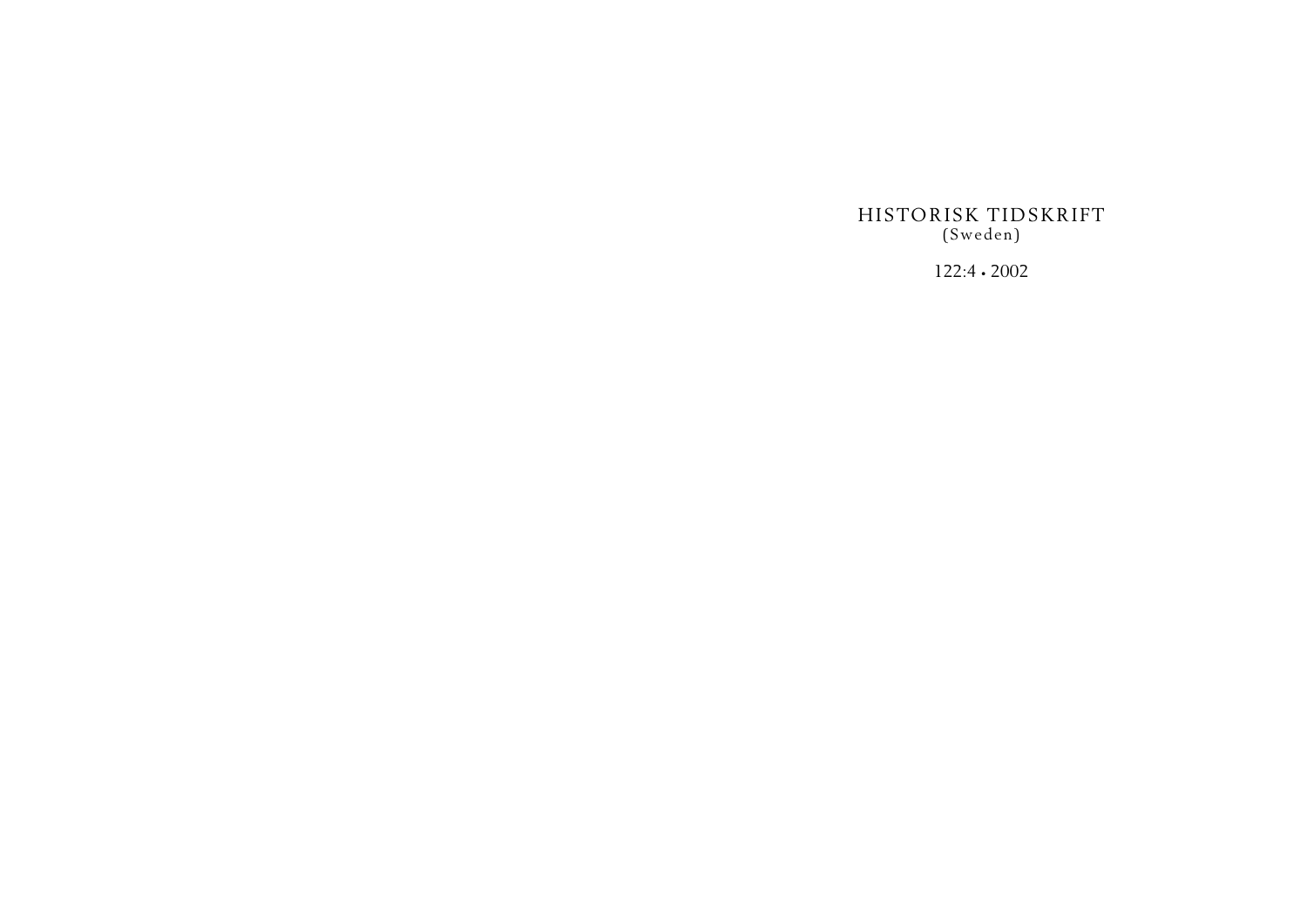# "Unnatural Sex"

Jens Rydström, *Sinners and Citizens: Bestiality and Homosexuality in Sweden, 1880–1950*, Diss, Stockholm <sup>2001</sup>. 401 s.

Jens Rydström's *Sinners and Citizens: Bestiality and Homosexuality in Sweden, 1880–<sup>1950</sup>* is a landmark study in the history of sexuality. It contributes countless new insights to the field, as it offsets a number of key biases already apparent in the relatively short, quarter-century historiography. In a field now dominated by studies of the United States and Western Europe, it illuminates distinctive sexualities in Scandinavia, Sweden, and – within that – numerous cities, towns, and villages. In a field laden with studies of major cities, it examines rural patterns along with urban ones. In a field preoccupied by sexual identities, communities, and politics, it brings a needed focus to sexual practices. In a field blessed with ever more lesbian and gay community studies, it boldly reintegrates what many gay activists would rather leave uncoupled. That is, in its simultaneous discussion of sex between men and sex by men with animals, *Sinners and Citizens* reminds us that, for hundreds of years, same-sex sexuality and bestiality were a conceptually linked pair, two closely related kinds of unnatural intercourse. In a field flush with publications in English, Rydström enters the fray as a non-native speaker, determined to reach a wide audience with his provocative interventions.

This work's success goes well beyond its innovations within the field, however. It proves an exemplary history in many other respects. It is elegantly written, characterized by clarity, judiciousness, and subtle wit. It is thorough, taking in a sizeable period, geography, and caseload. And it is empathetic, attempting to understand the sometimes draconian surveillant authorities – pastors, politicians, policemen, and physicians – while sensitively portraying the everyday lives of men who sought intimacy and sexual satisfaction in unconventional ways.

The work's impressive sweep and lofty ambitions are grounded by a meticulous, indeed conservative organizational structure. Divided neatly into two parts, the work makes clear its central argument. It argues change over time, a principal historical transformation, as it delineates the before and after: the sodomy paradigm from 1880 to 1920 and the homosexual paradigm from 1920 to <sup>1950</sup>. Moreover, Parts One and Two thematically mirror one another, with four chapters each on legislation, bestiality, rural same-sex sexuality, and urban samesex sexuality. The last three of these four are almost formulaic in their sequential treatment of sexual practice then social control; and the second and fourth further tackle forensic psychiatry. Treated separately in a final ninth chapter, female same-sex sexuality receives as much attention as these particular sources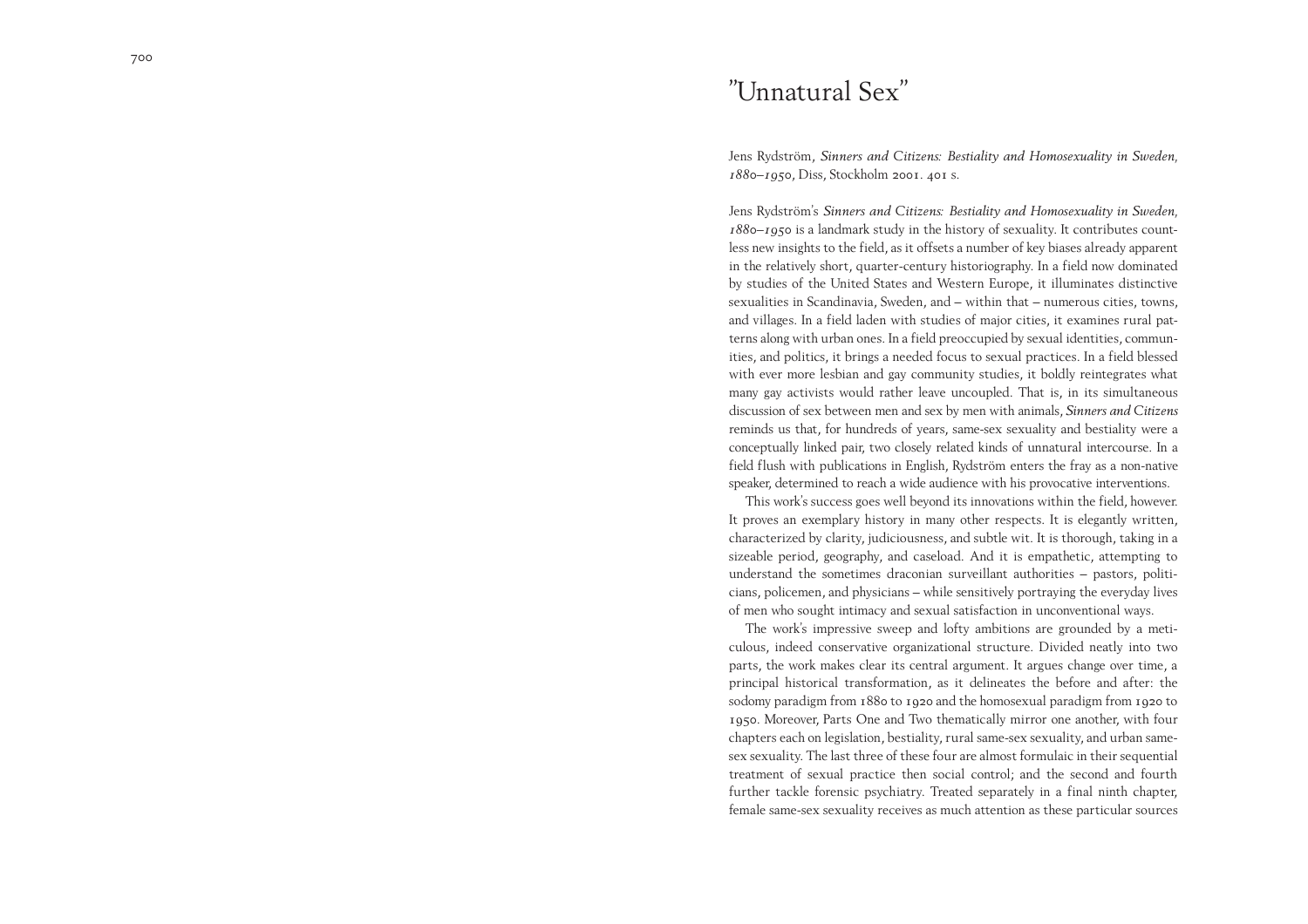seem to allow. Even as the author demonstrates Sweden's dubious distinction of criminalizing both female and male same-sex intercourse in the nineteenth century, the former is shown to have been far less frequently policed than the latter. And bestiality cases nearly always involved men. Rydström explains all these people and phenomena by reference to their social and economic contexts, situating sexualities within the material conditions of their production. He weighs various causal factors and judges their relative importance. It is testament to his perceptiveness and articulateness that he can hold it all within his vision and convey it all to his readers.

### *Quantity and Quality*

The sheer quantity of primary documents consulted is astounding. In addition to mining government reports, the daily press, scientific journals, forensic psychiatric statements, mental hospital records, church periodicals, and sex reform movement literature, Rydström sent questionnaires to 286 informants born before 1945, and he conducted interviews with several. Most impressive, the author unearthed <sup>2</sup>.<sup>333</sup> court cases about bestiality and same-sex sexuality, which form the core of the study. These he found in Sweden's eight provincial archives and in 84 of its 96 district courts. With an elaborate system of crosschecking against official statistics and other sources, honed over a four-year search, Rydström seems to have located all extant cases. It is a massive achievement.

So what does he make of the data? Rydström's hefty sample allows broad quantitative generalizations, and these he presents in several charts, maps, and tables, appropriately placed throughout the text. Sadly, there is no list of charts and illustrations to accompany the contents page. Regarding violations of chapter 18, section 10 of the Swedish Penal Code, "forbidding fornication against nature," Rydström identifies thirteen large-scale prosecutions over the period, each involving 10 to 33 men (table 10, p 284). Interestingly, these are not limited to gay urban enclaves. Rather, they stretch from south to north; from Malmö in 1911 to Västerbotten County in 1941; and also in <sup>1941</sup>, from Stockholm, population 546.000, to Längsele, population 700 (map, p 309). Pointing to Rydström's larger thesis, table 9 demonstrates the substantial increase over time in arrests for mutual masturbation between men, as compared to anal penetration (p  $245$ ).

Skillful qualitative research turns these numbers into flesh-and-blood Swedes. The chart showing a dramatic increase in the average age of sex partners (figure <sup>4</sup>, <sup>p</sup>292) is contextualized by passages describing the paradox of anti-gay law enforcement. Justified in part as combating child sexual abuse – cases of which remained consistently low from 1915 to 1945 – the stepped-up policing of samesex intercourse meant that older consenting partners wound up in court. Rydström's interview with one of these men adds life to the architectural sketch of the primary arrest site, a public urinal – now a staple of gay history monographs.

Lars-Erik V. remembers his arresting officer as an overzealous cop who was an embarrassment to his fellow officers. But as Rydström points out, however, fifty years afterward, Lars-Erik seems to have minimized the trauma, forgetting for example that his mother wanted doctors to administer a cure for her son.

This attention to the modifications of memory mirrors the great care and sober reasoning that Rydström applies to his primary documents. At several junctures, he reminds his audience of the limitations and erasures of legal and medical testimonies, generally without interrupting narrative flow.

### *Shifts and Linkages*

If Rydström breaks new ground in terms of themes, sources, and sites, he is on well-travelled terrain in terms of period. The late nineteenth century has long been the temporal focus of what Eve Sedgwick critiques as "The Great Paradigm Shift". Around this time, perhaps earlier, homosexuality in the Western World increasingly was understood as an identity as opposed to a behaviour. Concern over sinful acts, of which all people were capable, yielded to concern over homosexual persons, a distinctive minority. Thus, the modern homosexual emerged as a type, a species. Usefully, the multi-lingual Rydström provides us with Michel Foucault's oft-quoted passage in the original French: "Le sodomite était un relaps, l'homosexuel est maintenant une espèce" (p 9). Scholars such as John D'Emilio and Jeffrey Weeks have further pinned this shift to social and economic factors, especially the rise of urban, industrial capitalism and the perceived advantages of wage labour and anonymity in the cities.

Somewhat similarly, Rydström convincingly argues a shift from a rural penetrative sodomy paradigm to an urban masturbatory homosexual paradigm. Though he dates the shift roughly from the 1920s and 1930s, when Swedes became predominantly city-dwellers, his model should not be seen as lagging in time behind these others. Sweden should not be seen as lagging behind larger American and European capitals in terms of gay culture development. Quite the contrary, Rydström's project is to specify the interaction between rural and urban locales, to chart the movement of ideologies across these spaces. So Rydström is perceptive where others have had blinders in that he tests these hypothesized shifts on the ground, in both domains. He explores non-urban as well as urban realms, whereas his scholarly predecessors have limited their studies to the teleologically advanced modern gay ghettoes. Thus, though Rydström sometimes lapses into the language of "advanced" and "developed" urban cultures, he can elucidate rural sexualities as different from – not more backward than nor inferior to – urban sexualities. This also enables Rydström to chart identifiable changes in sexual practices across time and place.

Here the linkage between bestiality and homosexuality proves crucial. "Of the 'three sodomitical sins,' only bestiality had been continuously and explicitly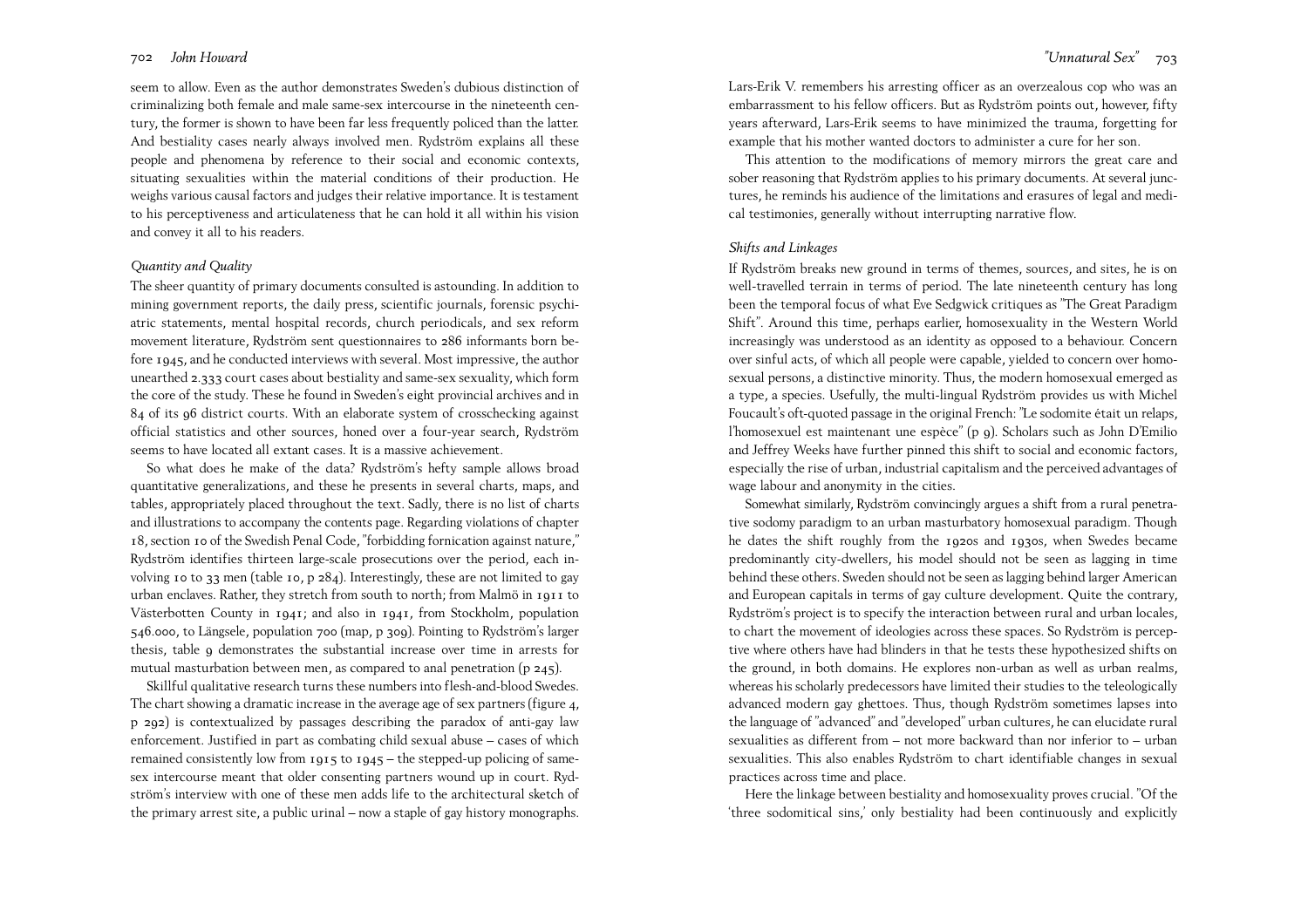outlawed since the mediaeval laws" (p 39). But when same-sex intercourse was again proscribed, in the Penal Code of 1864, it was directly linked to bestiality as "fornication against nature". Fornication, in this context, was conceived as vaginal or anal penetration, and early cases of both bestiality and homosexuality often turned on the question of insertion and sometimes even ejaculation. Thus in the first half of the period, the experiences of the farm, where bestiality was more pronounced, shaped the interpretations of the court. And the relative culpability of two male sex partners was measured by a bestial standard.

As Rydström explains, men who anally penetrated other men were seen as little different from men who vaginally penetrated animals. They both had chosen unfortunate receptacles when their "natural" urges for women had been stymied. Thus, a penetrated or receptive male partner could no more be blamed than the animal. This contrasts sharply with the increased culpability and perceived femininity of receptive male sex partners in various histories of homosexuality from North America and Latin America.

From the authorities' point of view, the distribution of guilt between active and passive sexual partners seems to have been rather different than in other countries, since the usual stigma attributed to the passive part was missing. Instead the passive part was exculpated and regarded as a tool for the active part's evil lust. This can perhaps be attributed to the strength of the bestiality discourse, according to which the animal was not to blame for the crime. (p 15)

Thus, investigating a highly localized environment, Rydström has made – to my knowledge – a wholly unique insight in comparative histories of sexuality. He has provided one vital exception to the rule offered in Leila J Rupp's important article"Toward a Global History of Same-Sex Sexuality": "The act of putting one's penis in the mouth, vagina, or anus of another is privileged, but the act of enclosing a penis with one's mouth, vagina or anus is not".<sup>1</sup> Rydström also asserts that oral sex between men was relatively uncommon over this period and was often conceived as foreign, as French or American.

### *Country and City*

Rydström is at his best elaborating the distinctive conditions of rural life and their impact upon human sexuality. As he argues, to regularly witness farm animals copulating stirred passions and sparked ideas, especially among those very workers charged with the breeding of livestock. The particular case of 18 year-old Anders Karlsson in 1880 is well utilized to illustrate the general pattern.

According to Rydström, the case was "typical in many ways: young farm hands were the most common group of perpetrators, cows were the most common sexual object, and women [in this case, the milkmaid] were most often those who detected the crime, though they left it to the head of the household to take the matter to the police" (70). Further, "of all  $75I$  cases of bestiality in my study, between 1880 and 1944, there were only six cases in which male animals were involved"  $(p_7I)$ . Thus, "the male perpetrators of bestiality, with few exceptions, chose female animals, making bestiality a heterosexual, 'heterospecial' endeavour" (p 16). Still, the zoophile did not become a species in the Foucaultian sense.

No stable identity could be crafted around these sexual proclivities, though Rydström does concede that the Swedish language, unlike many others, provided a noun for these men: *tidelagare.*

Innovations in communication and transportation – often associated with the city – perhaps had greater consequences for sexuality in the countryside.

Thus, in <sup>1917</sup>, the bank manager Frans Ahlberg in Bergsjö (population 500) could use the telephone to call to the nearest town, Hudiksvall (population 7.564), 25 km south of Bergsjö, and ask a young man there to take the evening train to Bergsjö and join Ahlberg in the railway restaurant. The telephone and the railway allowed him to seek his sexual contacts outside of the little community where he lived. (p 95)

The bicycle also radically altered mobility, though its advantages over the horse and its dependence upon improved roads are not fully articulated. Additionally, this already incisive history of technology could benefit from expanded discussion of classified advertisements in the contact pages of newspapers such as *Allas Veckotidning.* If the pseudonymous Martin Faxe, from a 600-inhabitant trading post in Lapland, could use ads for "male friends" to "build a network of homosexuals all across Sweden" (p 273) in the 1930s and 1940s, how many others did so then and earlier? And how does this enhance our understanding of homosexuality in so-called isolated places? How did such print media technologies shape rural sexuality?

Meanwhile in the "enlightened" cities, policemen pursued homosexuals with greater intensity, even as some politicians advocated decriminalization of homosexual acts, which was achieved in 1944. In the interim, "what can be interpreted as increasing tolerance was rather a redefinition of the boundaries of permissible sex and a more rigid policing of transgressions"  $(p_4)$ . In other words, the shift from the rural penetrative sodomy paradigm to the urban masturbatory homosexual paradigm amounted to an expansion of criminal acts, such that mutual masturbation, for example, was more easily prosecuted under chapter 18, <sup>1</sup>. *Journal of the History of Sexuality* <sup>2001</sup>: 10, p 300. section 10, as long as the law was in effect. And the seemingly humane, lenient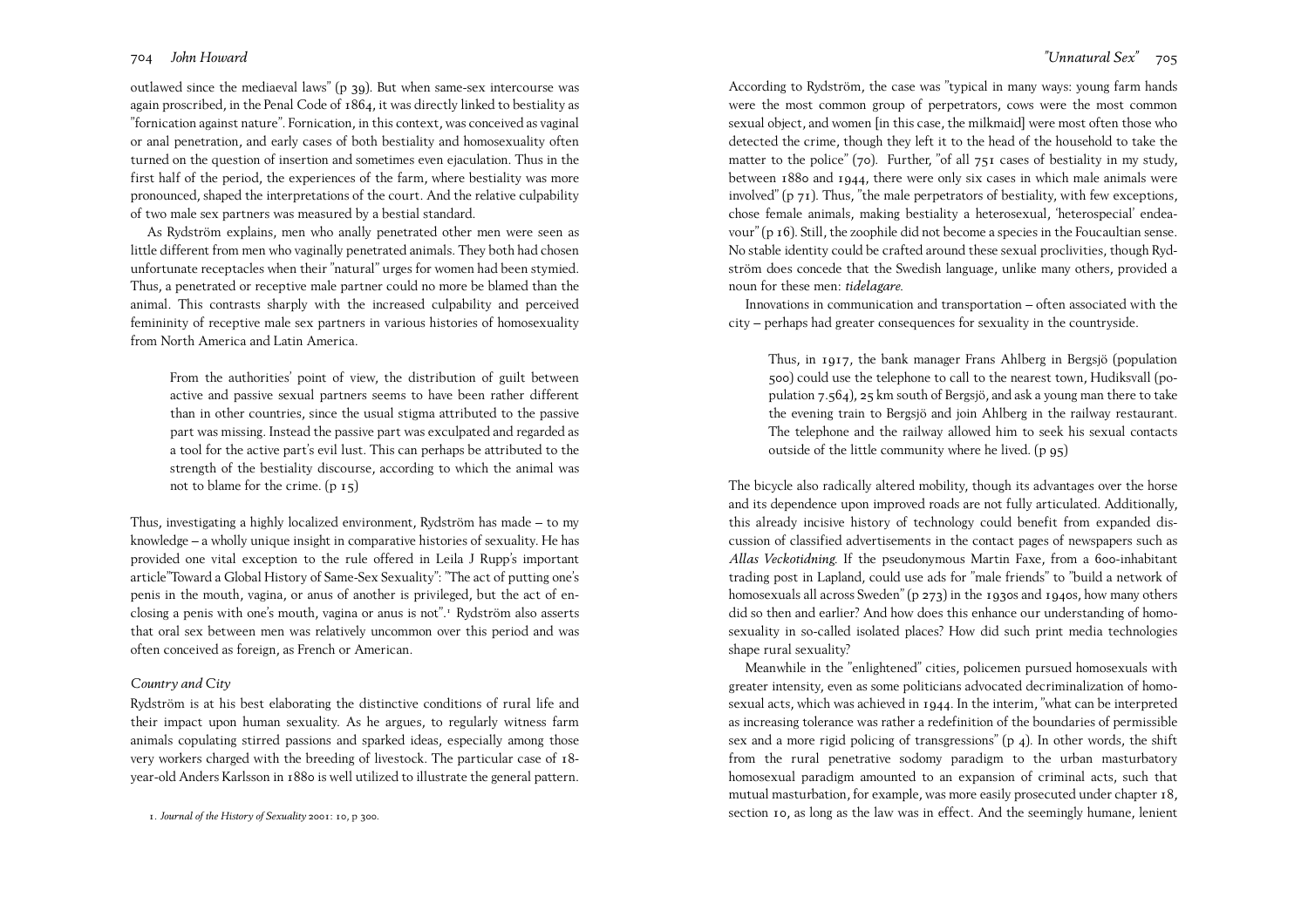sentencing of the convicted to psychiatric care, as opposed to the customary three months hard labour, often proved much more onerous. Trapped in a mental hospital for two years and threatened with castration, Martin Faxe concluded that "a prison term would have been preferable in all respects" (p 274). Though the widespread adoption of yet another technology of communication, the typewriter, helped Faxe churn out letter after letter of appeal and helped authorities craft longer reports on the criminals – all making excellent fodder for this assiduous historian – the discursive explosion mostly supported repressive regulatory efforts, he asserts.

Still, the cities and university towns in particular sustained a small but savvy sex reform movement dating from 1880. So Rydström's periodization begins not just with Karlsson's arrest but a daring speech by Uppsala philosopher Pontus Wikner, who urged societal tolerance of "borderline people" (p 56). Well-known himself as a lover of young men, Wikner seems to have sparked generations of reformers, culminating in the 1933 founding of the eminently effective Swedish Association for Sexual Education (RFSU). Their intrepid leader Elise Ottesen-Jensen and other activists counselled lesbians and gays by mail and even administered a contact service, facilitating numerous introductions between rural people especially. The RFSU would be followed in <sup>1950</sup>, at this study's close, by the founding of the modern lesbian and gay movement and the Swedish Federation for Sexual Equality (RFSL): "These courageous people, who began their work for homosexual emancipation in the worst possible climate, by their actions illustrated Foucault's words, that where there is power there is resistance" (p 360).

### *Practices and Personages*

Foucault indeed has been important for this historian, and he adheres closely and productively to social constructionist thought, holding that "homosexual identity is created not discovered" (p 8). But there is an interesting tension in this work between queer acts – to lump together all non-normative sexual acts, including homosexual, bestial, and others – and queer identities – the homosexual, the zoophile, and others. With shrewd intelligence and subtle sarcasm, Rydström repeatedly and rightly interrogates the authorities' distinction between the constitutionally homosexual and the pseudo-homosexual, a person who engaged in homosexual behaviour but defied homosexual identity. The pseudo-homosexual is like mid-twentieth-century American formulations of so-called situational homosexuality in prisons. There in sex-segregated surroundings, inmates engaged in homosexual acts that they seemingly otherwise – outside the prison? in a cultural vacuum? – would not have. Given that there is no cultural vacuum, that there are perhaps no sexual desires, meanings, behaviours, identities, or regulations that are culture-independent, floating free of culture, then isn't all sexuality situational? If part of the project of lesbian and gay history is to

denaturalize those particular sexual ideologies which parade as universal – which not only are posited as statistically normative but also are violently enforced as morally normative to paraphrase Michael Warner – then shouldn't we question any sexuality that is claimed as "natural"? Or to put it another way, isn't all sexuality, in a sense, unnatural?

These sorts of questions come to mind when Rydström probes the possible motivations for bestiality. At times, Rydström too-readily adopts and perpetuates "the most common way to interpret these acts [...] as something one did for the lack of something better" (p 91). To pronounce something *better* is to make a moral judgment, which the author has pledged to avoid. But to avoid "letting [my own] feelings colour my study" (p 17) is perhaps to shirk some of the responsibilities of authorship, of disclosure. Because feelings inevitably do colour studies. Rydström concedes that "some practices [presumably most if not all acts of bestiality] I would strongly condemn were I to pass judgment" (p 18); but he maintains the posture of withholding judgment, even as he embraces an "openness" designed to forward "the emancipatory ambitions of my project [presumably for homosexuals]" (p 32). Is homosexuality propounded, naturalized or normativized at the expense of bestiality?

To be fair, when Rydström slightly elaborates the standard interpretation as "lack of access to a 'natural' outlet for the sexual urge" (p 84), he places *natural* knowingly in quotation marks. But is the sexual urge – a supposedly all-powerful male sex drive which some "lost control of"  $(p 85)$  – thereby naturalized? And is Rydström about the business of delineating an acceptable variety of bestiality when he movingly describes cases of "genuine affection" for animals, men "genuinely attracted to animals" (p 74), "genuinely interested in animals as sexual objects" (p 77). That is, by illuminating cases of dairy workers and stable boys given to kissing, caressing, and yes, having sex with cows and horses out of an essentialized desire, does scholar Rydström participate in the production of a modern zoophile identity as sexologists did for the modern homosexual identity? If so, fine; let's discuss the consequences. But I believe Rydström is much too clever an intellectual to withdraw from, obscure, or deny any consequences of the exercise in the name of a long-dead objectivity.

Rydström subtly distances himself from one of his two principal subjects, generously thanking his friends in the preface for "putting up with all my disgusting talk about bestiality during lunch hours" (p iii). Similarly, he implies ignorance of Norwegian vulgarity and male cross-dressing by thanking others in the notes for information about the two. These would be very small points indeed were Rydström not faced with interpreting at least two transgender figures, Karl (a.k.a. Helga) Lundström and Gustaf Ross, as well as one intersexual figure, the pseudonymous Erik Andersson. Formerly known as hermaphrodites, intersexuals simultaneously have some bodily features associated with maleness and some